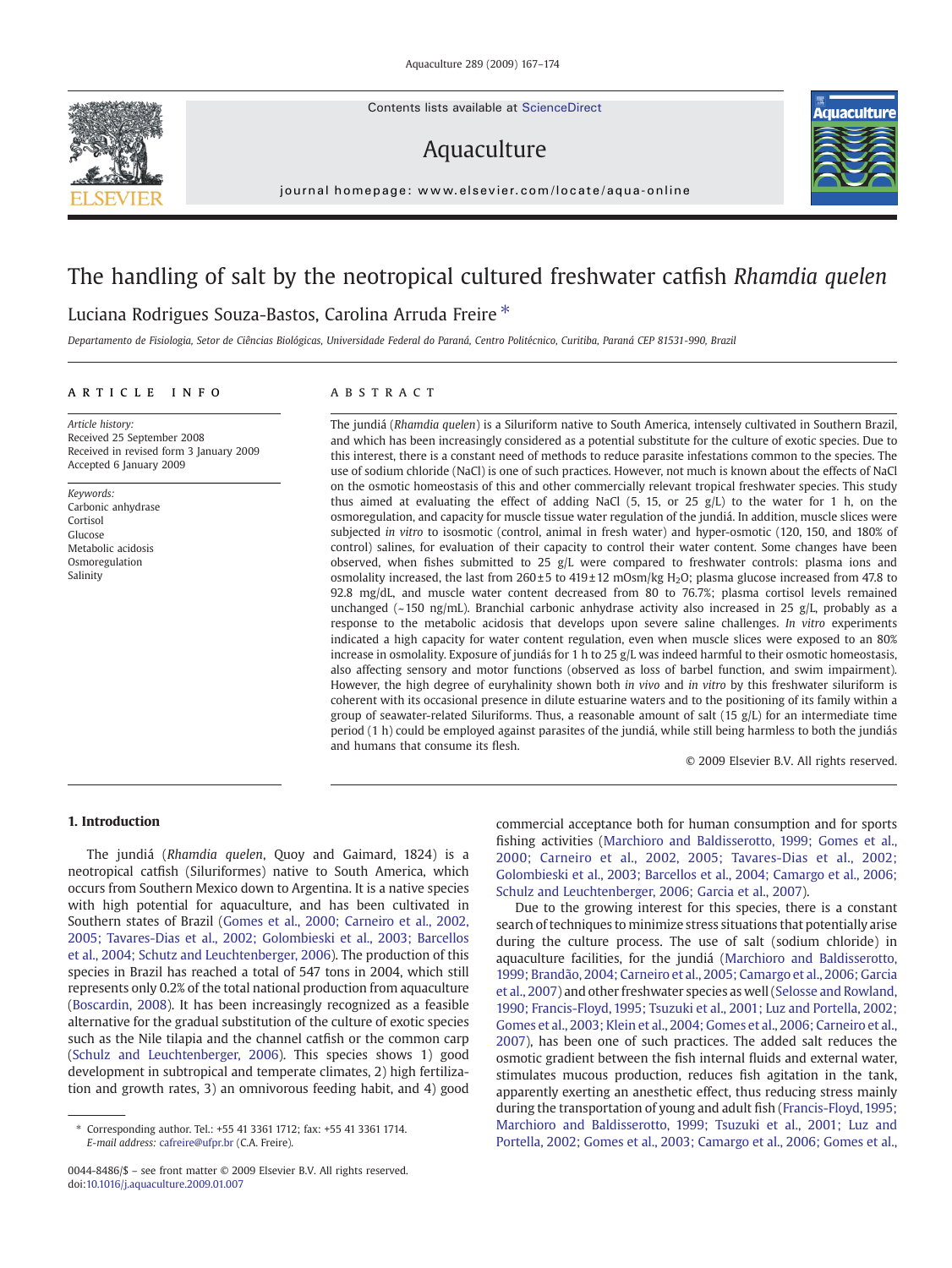[2006; Garcia et al., 2007](#page-6-0)). In addition, it has antiseptic effects, and is specifically effective in the treatment of "Ichthyophthiriasis", that is, in eliminating the ichthyoparasite Ichthyophthirius multifiliis [\(Selosse and](#page-6-0) [Rowland, 1990; Francis-Floyd, 1995; Marchioro and Baldisserotto,](#page-6-0) [1999; Brandão, 2004; Klein et al., 2004; Carneiro et al., 2005; Camargo](#page-6-0) [et al., 2006; Garcia et al., 2007](#page-6-0)).

I. multifiliis is a large ciliate protozoan, and one of the most common and relevant pathogens that afflict freshwater fishes. Gill infestation at the trophont stage of the parasite compromises osmoregulation and gas exchange. The most common reported treatments against this pathogen of freshwater fish employ potassium permanganate, copper sulphate, formalin, malachite green, increases in temperature, and sodium chloride [\(Selosse and Rowland, 1990;](#page-6-0) [Ewing et al., 1994; Buchmann and Bresciani, 1997; Brandão, 2004;](#page-6-0) [Klein et al., 2004; Carneiro et al., 2005; Garcia et al., 2007](#page-6-0)). Of these treatments, temperature and salt are obviously the only absolutely harmless to human health.

Previous studies on the tolerance of the jundiá, both young and adults, to different concentrations of sodium chloride suggest that, for "quick baths" (15 s), a salt concentration as high as 30 g/L may be employed ([Brandão, 2004](#page-6-0)). However, for longer baths (30 to 60 min), it is necessary that the salt be reduced down to 10–25 g/L ([Brandão,](#page-6-0) [2004; Carneiro et al., 2005](#page-6-0)); for a chronic exposure of 2 weeks, the concentration of salt proposed is of only 4–5 g/L ([Garcia et al., 2007](#page-6-0)), and even less  $(1-4 \text{ g/L})$  when an application of unlimited time is intended ([Marchioro and Baldisserotto, 1999; Brandão, 2004](#page-6-0)). Still, it has been reported that even a small amount of salt  $(1-3 g/L)$  can lead to mortality of young specimens of jundiá ([Golombieski, 2004\)](#page-6-0). Thus, this study aimed at verifying the physiological response of the adult jundiá to different concentrations of sodium chloride (5, 15, and 25 g/ L) for an intermediate (thus technically most convenient) time period (1 h), due to still controversial data available for that species, and mainly for the paucity of physiological information for this species in particular and other cultivated freshwater species in general.

# 2. Materials and methods

# 2.1. Animals and laboratory maintenance

The 86 specimens of Rhamdia quelen  $(37.7 \pm 2.3 \text{ g}$  and  $15.8 \pm 0.5 \text{ cm})$ were all obtained from culture facilities, either from the Catholic University of the state of Paraná (PUC-PR, 25°35′S, 49°13′W), or from "Fazenda Girassol" (26°09′S, 48 52′W), in the state of Santa Catarina, between June 2007 and April 2008. The fish have been transported (for 45–90 min) in local fresh water under aeration or with 100% oxygen pumped to the plastic bag, until reaching the laboratory, in the Department of Physiology of the Federal University of Paraná, in Curitiba. They were acclimated to laboratory conditions in 250 L tanks containing dechlorinated tap water, under constant aeration, biological filtration, and a photoperiod of 12 h light: 12 h dark, for 4–7 days. No mortality occurred during the acclimation period. Fish were fed daily, always in the morning, with a total amount of  $\sim$ 20 g of commercial food available for this species (extruded, Supra, 32% protein). Leftovers (after ~20–30 min) were immediately removed from the tank. The jundiás were maintained in the stock tank at a maximum density of 26 fishes (~16 cm long) in 250 L, thus well below the density considered a limit for similarly-sized individuals of this species [\(Barcellos et al., 2004\)](#page-6-0), of ~75 fishes/250 L. Temperature of the tank was maintained at  $20\pm2$  °C throughout the acclimation period. All control and experimental fishes were not fed for the last 24 h before being sampled.

# 2.2. Whole-animal experiments and sampling for blood and tissues

Aquaria (20 L) containing water with salt (NaCl, plain ground coarse NaCl commonly used for aquaculture of the jundiá) added at 5,

#### Table 1

Ions, osmolality, and pH measured in a single sample of the control and experimental waters prepared

| Water                 | $[Na^+]$<br>(mM) | $ Cl^{-} $<br>(mM) | $[K^+]$<br>(mM) | $[Mg^{2+}]$<br>(mM) | Osmolality<br>$(mOsm/kgH_2O)$ | pH   |
|-----------------------|------------------|--------------------|-----------------|---------------------|-------------------------------|------|
| $0 g/L$ (control)     | $\Omega$         | 0.13               | $\Omega$        | 0.009               | 23                            | 7.63 |
| NaCl 5 $g/L$          | 94               | 99                 | $\Omega$        | 0.07                | 190                           | 7.12 |
| NaCl $15 \text{ g/L}$ | 250              | 224                | $\Omega$        | 0.12                | 466                           | 6.94 |
| NaCl $25$ g/L         | 381              | 311                | $\Omega$        | 0.24                | 771                           | 6.74 |

15, or 25 g/L were prepared approximately 50 hours before receiving a fish. Each aquarium initially received tap water, and remained under aeration for ~36 h for dechlorination. At this time NaCl was added, fully dissolved by agitation, and water salinity was measured (salinometer refractometer Shibuya S28), being respectively of 5, 15, and 25‰. After overnight aeration, salinity was again verified (never was any correction needed). Osmolality, ions, and pH of these waters are provided in Table 1. Only then 1 single fish was placed in the aquarium. This whole procedure was carried out 17 times, independently, for salinities 5 and 15 g/L, and 18 times for salinity 25 g/L. Each fish was then observed for 1 h, and the following aspects were noted: skin color, barbel tactile function, and swim pattern. After this hour of exposure and observation, the fish was anesthesized using benzocaine (80 mg/L). After complete anesthesia, a blood sample was obtained through caudal vein puncture using heparinized (Liquemine®-sodium heparin) insulin syringes, and was immediately centrifuged for 5 min (~3000 xg, at room temperature). Plasma thus obtained was frozen at −20 °C until assayed for ions, osmolality, cortisol, and glucose. Fishes were then very quickly killed by decerebration using a scalpel, and were dissected for tissue sampling (gills, kidney, muscle). All branchial arches were removed. The largest arch (either side) was removed and gill filaments were separated for tissue hydration determination, and the remaining arches were saved for determination of carbonic anhydrase specific activity. A muscle slice of (axial muscle, right side) was dissected for tissue hydration determination, and the whole kidney was removed for the carbonic anhydrase assay. Tissues were immediately frozen at −80 °C. Control individuals (n= 18) were sampled directly from the acclimation tank (fresh water); control fish were handled for anesthesia, blood and tissue sampling exactly as the experimental fish. This experimental protocol has been approved by the Institution's Committee on Ethics in Animal Experimentation (certificate number 241, issued on August 9, 2007).

# 2.3. Plasma determinations

Chloride and magnesium ions were assayed using colorimetric methods (commercial kits Labtest®, Brazil), in undiluted samples (spectrophotometer ULTROSPEC 2100 pro-Amersham Pharmacia Biotech, Sweden). Chloride ions react with mercury thiocyanate in the presence of ferric nitrate forming ferric thiocyanate, with absorbance read at 470 nm. Magnesium ions react with sulphonated magon in alkaline medium, forming a pinkish complex, proportional to the total magnesium content of the sample, with absorbance read at 505 nm. Ions sodium and potassium were assayed in diluted samples (1:100, Ultrapure water) through flame photometry (CELM FC-180, Brazil). Plasma osmolality was determined in undiluted samples (vapor pressure microosmometer Wescor® VAPRO 5520, USA). Plasma cortisol was assayed according to the method of [Munro and Stabenfeldt \(1984\).](#page-6-0) The polyclonal antibody R-4866 produced by the University of California at Davis was diluted (1:8500) in cover solution (pH 9.6). Samples were appropriately diluted (1:32 or 1:64) in phosphate buffer (pH 7.0), to remain within the standard curve range ( $r^2$ =0.9754). The conjugate (cortisol-horseradish peroxidase) was diluted 1:20,000. Samples were always assayed in triplicates in microplates of 96 wells, and were read at 405 nm (Elisa Sunrise Tecan Deutschland Gmbh, Germany). Plasma glucose levels were determined through a colorimetric method, also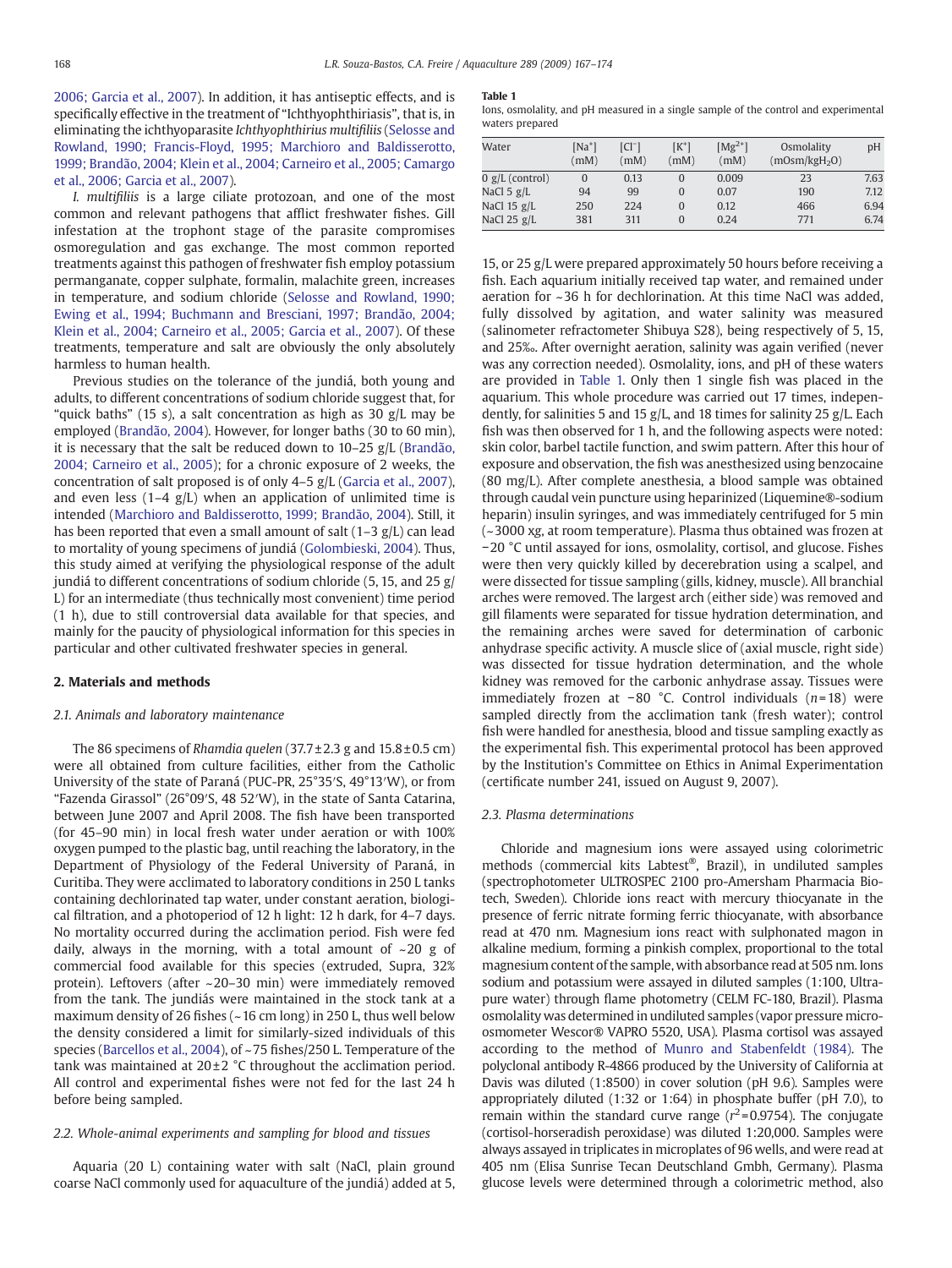<span id="page-2-0"></span>using a commercially available kit (Labtest®) in undiluted samples, with absorbance read at 505 nm. The enzymatic method employs a coupled reaction of glucose oxidase and peroxidase.

# 2.4. Tissue determinations

# 2.4.1. Muscular and branchial hydration

For the quantification of tissue hydration, thawed tissues were weighed (gills 0.1085±0.0126 g, muscle 0.2302±0.0242 g, n=70 for both tissues) — wet weight, inside pre-weighed closed tubes (Balance Bioprecisa FA2104 N, precision 0.1 mg, Brazil), and then dried for 24 h at 60 °C. Dried tissues were then weighed again (dry weight), and the loss in weight (water) was expressed as a percentage of the initial wet weight of the sample.

# 2.4.2. Carbonic anhydrase specific activity

For the assay of carbonic anhydrase (CA) activity, tissue samples (gills and kidneys) were thawed, weighed (gills  $0.1321 \pm 0.0022$  g, kidneys  $0.1737 \pm 0.0037$  g,  $n = 78$  for both tissues) and homogenized at  $10\%$  (weight) volume, in g/mL) with phosphate buffer 10 mM, pH 7.4. The homogenate was then centrifuged (~2000 xg for 5 min, room temperature), and the supernatant was aliquoted for the protein and enzyme activity assays. Carbonic anhydrase activity was assayed using the method described by [Vitale et al. \(1999\)](#page-7-0), based on [Henry \(1991\)](#page-6-0). Activity was quantified through a reaction medium containing mannitol (225 mM), sucrose (75 mM), and tris-phosphate (10 mM), at pH 7.4. To 7.5 ml of this solution, 50 μl of tissue homogenate was added, and 1 ml of cold (2.5 °C) distilled water saturated with  $CO<sub>2</sub>$ . Immediately after the addition of  $CO<sub>2</sub>$ -saturated water, the reduction in pH (inoLAB pH meter Level 1, WTW®) was followed for 20 s, with pH readings every 4 s. The slope of the linear regression (pH against time, with data from 4 to 20 s), for each sample, represented the rate of the catalyzed reaction (CR) by the carbonic anhydrase present in the sample. The  $R^2$  of the regression lines used to derive the rate of catalysis was always above 0.98. The uncatalyzed rate of pH drop was considered as the slope of the regression line obtained in the absence of tissue homogenate, and was always determined at least in quadruplicates, at each session of sample processing. Carbonic anhydrase specific activity (CAA) was calculated as CAA= [(CR/NCR)−1]/mg total protein in the sample [\(Burnett](#page-6-0) [et al., 1981; Vitale et al., 1999](#page-6-0)).

Total protein content in tissue homogenates was determined according to [Bradford \(1976\)](#page-6-0). This method is based on the color change of the reagent Coomassie Brilliant Blue G-250, from red to blue, when bound to proteins. Assays were performed in triplicates for each sample in microplates, employing the reagent Bio-Rad Protein Assay (Bio-Rad Laboratories®), with absorbance read at 620 nm (Elisa Sunrise Tecan Deutschland Gmbh, Germany).

2.5. Isolated muscle: in vitro evaluation of water content regulatory capacity

Sixteen fish were taken directly from the acclimation tank, were anesthesized and sacrificed, as described above. Three similar

#### Table 2

Composition of the control and experimental hyper-osmotic salines used in the in vitro experiments with the isolated muscle slices of Rhamdia quelen

| Salts (mM)                            | Control or experimental saline |      |      |      |  |
|---------------------------------------|--------------------------------|------|------|------|--|
|                                       | Control                        | 120% | 150% | 180% |  |
| <b>NaCl</b>                           | 130                            | 169  | 208  | 247  |  |
| <b>KCl</b>                            |                                |      |      |      |  |
| MgCl <sub>2</sub>                     |                                |      |      |      |  |
| CaCl <sub>2</sub>                     |                                |      |      |      |  |
| Measured Osmolality (mOsm/kg $H_2O$ ) | 274                            | 337  | 409  | 487  |  |

Additional components, of constant concentration in all salines: glucose (5 mM), NaHCO<sub>3</sub> (2 mM), HEPES acid (5 mM) and glycine (5 mM), pH 7.6 (according to [Freire](#page-6-0) [et al., 2008\)](#page-6-0).

 $(0.2141 \pm 0.0099$  g,  $n=40)$  muscle slices were removed from each fish (axial muscle, right side), and were transferred to a 10-mL beaker containing control saline, of osmolality similar to plasma osmolality of the jundiá in fresh water, (Table 2). One of the 3 slices remained in the control saline throughout the experiment, and the other 2 were later transferred to beakers containing experimental salines, hyperosmotic to the plasma of freshwater jundiás (Table 2). The hyperosmotic salines represented extracellular osmolality increases of 20  $(n=8)$ , 50  $(n=8)$ , or 80%  $(n=8)$ , with respect to control values (Table 2). At the start of the experiment, the muscle slice was blot dried on filter paper, in a systematic way, on both sides (for  $\sim$ 3–4 s), and was then transferred to a beaker (time zero) containing one of the salines, either control or hyper-osmotic (~10 mL, at room temperature), according to [Freire et al. \(2008\).](#page-6-0) Every 15 min, each muscle slice was again blot dried and weighed, until completing 120 min of exposure to the control or experimental salines.

# 2.6. Statistics

All data are presented as means±standard error of the means. Results of plasma (ions, osmolality, cortisol, and glucose concentrations) and tissue determinations (muscle and branchial hydration, and branchial and renal CA activity) were analysed using one-way ANOVAs: the factor "salinity" had 4 levels – freshwater control, and salinities 5, 15, and 25  $g/L$  – and was followed by the *post hoc* test of Tukey to localize differences. Branchial and renal CA activity groups, for a same salinity, were in addition compared through unpaired Student's t-tests. Results from the in vitro experiment (muscle tissue wet weight), as percentages of initial weight were analysed through one-way repeated measures ANOVAs. The factor "time" had 9 levels: 0, 15, 30, 45, 60, 75, 90, 105, and 120 min, for each control or experimental condition. For each of the 4 time points (excluding time zero), controls and each experimental group were compared through paired Student's t-tests. Whenever data did not meet normality or variances were not homogeneous, the non-parametric test of Kruskal-Wallis was employed. For all analyses, the level of significance considered was of 0.05.

# 3. Results

# 3.1. Behavioral observations

In the stock tank, all individuals displayed pale, pinkish skin, due to the whitish, clear colour of the tank. Those fishes transferred to the aquaria with 5 g/L of salt changed their skin colour to a grayish shade, normal for the species. They did not show any behavioral alteration with respect to control fish in fresh water, and maintained a normal swimming pattern, and normal barbel use. The skin of 50% of the individuals exposed to 15 g/L NaCl remained pinkish in the experimental aquaria. The fish remained still on the bottom for most of the time, showing occasional bursts of swimming activity. Barbel function remained normal. All jundiás exposed to 25 g/L of NaCl maintained a pinkish skin, and after approximately 15 min started to display loss of barbel function (hitting the wall of the aquaria) and a very clear change in their swimming pattern. The fish remained on the bottom, still, and the bursts of activity resulted in an erratic swimming pattern with the body vertically-oriented.

# 3.2. Plasma determinations

Plasma sodium of R. quelen remained at approximately 140 mM, in the control fish maintained in fresh water, and in the fish exposed 5 or 15 g/L, and increased only in the group exposed to 25 g/L (181 mM) [\(Fig. 1](#page-3-0)A). The same pattern observed for sodium was observed for plasma chloride, with approximately 115 mM of chloride in controls and in the fish exposed to 5  $g/L$ . Plasma chloride increased in fish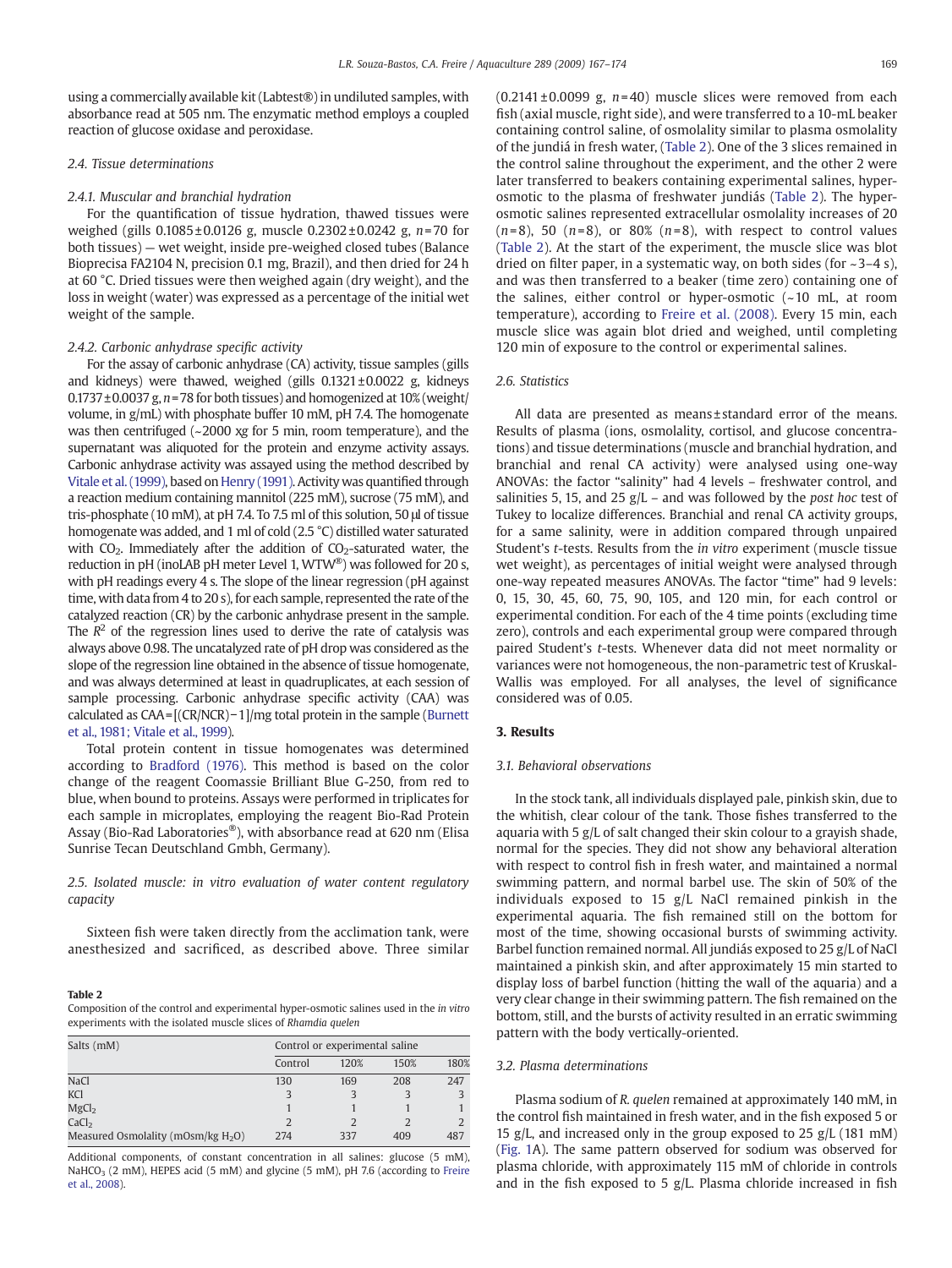<span id="page-3-0"></span>

Fig. 1. Plasma concentrations and tissue water content in Rhamdia quelen, under control conditions in fresh water (0 g NaCl/L,  $n=10-26$  for the different analyses) or when submitted for 1 h to 5 ( $n=10-17$ ), 15 ( $n=10-16$ ), or 25 g/L of NaCl ( $n=5-13$ ). A: Plasma concentrations of the ions Na<sup>+</sup>, Cl<sup>−</sup>, K<sup>+</sup>, and Mg<sup>2+</sup> (mM); B: Plasma osmolality (mOsm/ kgH2O), cortisol (ng/mL) and glucose (mg/dL) concentrations; C: muscle and gill water content (%). Within a same line/parameter, symbols that share a same letter represent groups that are not significantly different. When error bars are not visible, they are smaller than the symbol size.

exposed to 15 g/L (133 mM), and a further increase was observed in the jundiás exposed to 25 g/L (194 mM). At this highest salt treatment a cross-over of chloride concentration to higher-than-sodium concentration is noted, with a reduction in the strong ion difference (Fig. 1A). Plasma potassium concentration in R. quelen remained stable in controls, and in those maintained in 5 and 15 g/L: 4.1–3.1 mM; in 25 g/L, plasma potassium concentration increased to 7.9 mM (Fig. 1A). Plasma magnesium of R. quelen was extremely stable, remaining between 1.02 and 1.12 mM in controls, and in fishes exposed to 5 and to 15 g/L. Again, in 25 g/L, plasma magnesium of the jundiás (1.56 mM) was higher than the values measured in freshwater controls (Fig. 1A).

Plasma osmolality of R. quelen was 260 mOsm/kgH<sub>2</sub>O in freshwater controls and in those exposed to 5 g/L. It increased in the fish exposed to 15 g/L (293 mOsm/kgH<sub>2</sub>O), and had a marked increase in the fish exposed to 25 g/L: 420 mOsm/kgH<sub>2</sub>O. This rise in plasma osmolality observed in the jundiás exposed to 25 g/L represented an increase of 62% with respect to controls in fresh water and in those exposed to

5 g/L (Fig. 1B). Plasma cortisol of R. quelen ranged between 146 ng/mL in controls and 178 ng/mL in those fishes exposed to 25 g/L. However, there were no differences between controls and all experimental groups (Fig. 1B). Plasma glucose of R. quelen also remained stable along the experimental groups, 47.8–64.1 mg/dL in freshwater controls and in those exposed to 5 and 15 g/L. In fishes exposed to 25 g/L (78.2 mg/dL), glycemia was higher than in freshwater controls and in those exposed to 15 g/L (Fig. 1B).

# 3.3. Tissue determinations

# 3.3.1. Muscular and branchial hydration

The percentage of water in the muscle of Rhamdia quelen, of  $\sim 80\%$ . remained rather stable in all groups, until the group of fishes exposed to 15 g/L. A reduction with respect to freshwater controls was noted only in those exposed to 25 g/L: 76.8% (Fig.1C). In contrast, in the gills the degree of hydration remained at approximately 78–79%, for all groups (Fig. 1C).

# 3.4. Isolated muscle: evaluation of water content regulatory capacity

The weight of the muscle slices in control saline (osmolality of 274 mOsm/kg H<sub>2</sub>O, [Table 2](#page-2-0)) was not stable along the 2 hours of observation, reaching ~104% of their initial weight after 75–120 min



Fig. 2. Time course of the change (%) in the wet weight of muscle slices of Rhamdia quelen submitted in vitro, for 120 min, to either control ( $n=16$ ) or hyper-osmotic media  $(n=8)$ . A: Muscle wet weight in control and 120% saline; B: in control and 150% saline; C: in control and 180% saline. The same controls are repeated in A, B, and C. Within a same line, symbols that share a same letter represent groups that are not significantly different. When error bars are not visible, they are smaller than the symbol size.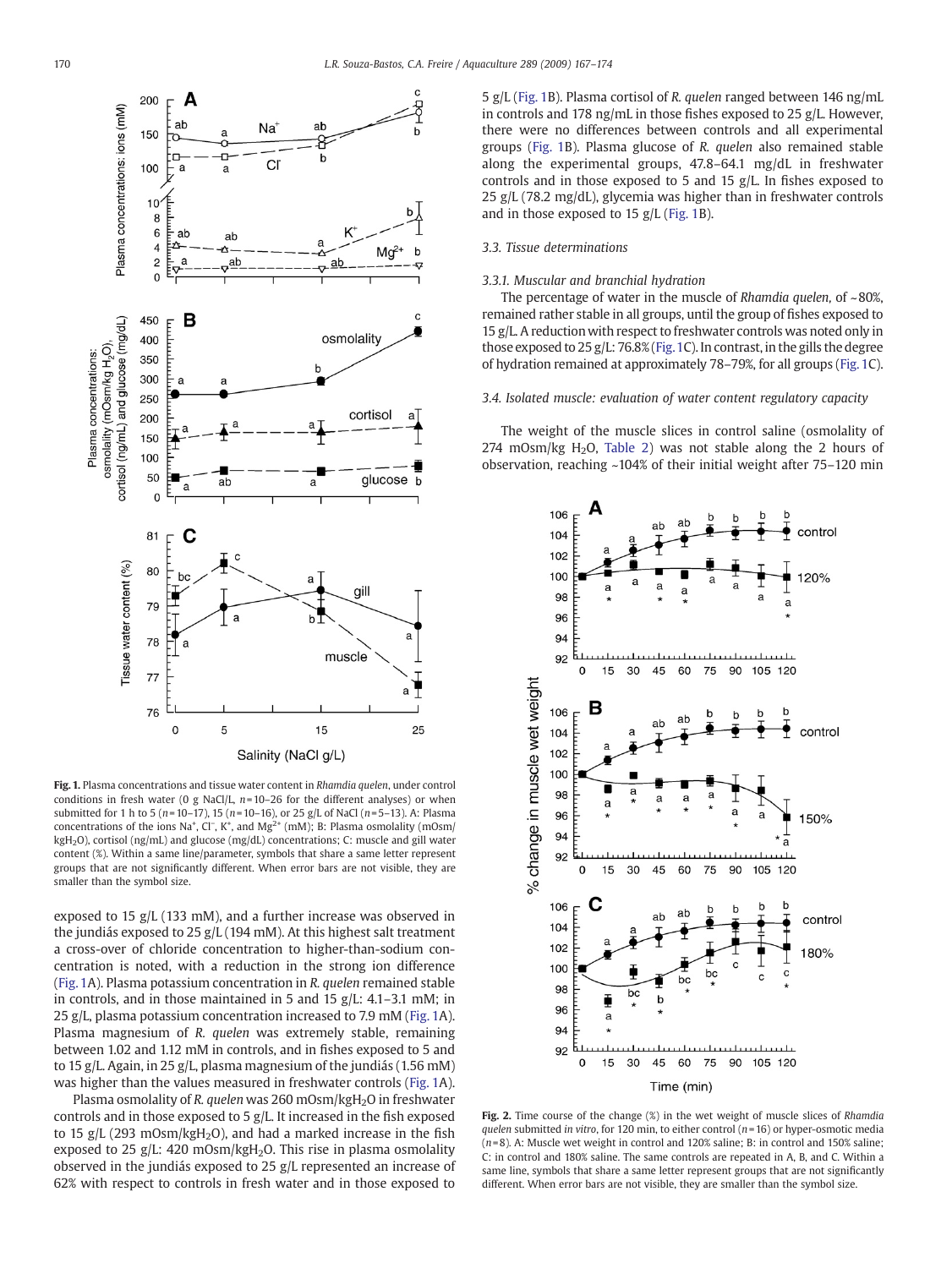

Fig. 3. Branchial and renal carbonic anhydrase specific activity (/mg protein) of Rhamdia quelen under control conditions in fresh water  $(0 \text{ g NaCl/L})$  or when submitted for 1 h to the salinities of 5, 15, or 25 g/L of NaCl. Within the same tissue, symbols that share a same letter represent groups that are not significantly different.

[\(Fig. 2\)](#page-3-0). The muscle slices submitted to hyper-osmotic salines have shown the capacity to return to their initial levels of hydration after initially losing water (i.e., weight). In the 120% hyper-osmotic saline (337 mOsm/kg  $H_2O$ ), a slight oscillation was noted (99.9 to 101.1%), but with stability until the end of the experiment, with some values below the controls weighed at the same time [\(Fig. 2](#page-3-0)A). In the 150% saline (409 mOsm/kg  $H<sub>2</sub>O$ ), there was no decrease in the hydration level along time, but the values (95.9 to 99.9%) were always below those measured in the controls, except for 105 min ([Fig. 2B](#page-3-0)). In the most concentrated saline (180%, 487 mOsm/kg  $H<sub>2</sub>O$ ), muscle hydration measured at 15 min was the lowest (96.9%), but was followed by an increase along the experiment: 98.8 to 102.6%, reaching values similar to the respective controls in the final phase of the experiment (90 and 105 min) ([Fig. 2](#page-3-0)C).

# 3.5. Carbonic anhydrase specific activity

The branchial specific activity of the enzyme carbonic anhydrase of the jundiás increased in the fish exposed to 25 g/L of NaCl: 33.8/mg protein, when compared to the previous groups (15.2 to 20.1 /mg protein) (Fig. 3). The renal activity remained unaltered upon all treatments: 21.8 to 28.2 /mg protein (Fig. 3).

# 4. Discussion

The addition of salt (NaCl) to the water in freshwater fish aquaculture facilities is considered a stress reducer and an antiseptic procedure. However, for freshwater fishes, salt in the water means a challenge to their osmotic homeostasis. Freshwater fish have their body fluids hyper-osmotic (osmolality of 260–330 mOsm/kgH2O) with respect to their external medium. In this situation there is passive gain of water and loss of ions and, accordingly, use of metabolism to drive ion uptake through their gills and to reabsorb ions from the glomerular filtrate, eliminating a dilute urine. As freshwater fish are transferred to saline water, they will necessarily suffer a disturbance of their usual homeostatic steady-state sustained in fresh water (reviews in [Evans, 1993; Bone et al., 1995; Jobling, 1995; Evans et al., 2005](#page-6-0)). In the experimental protocol used here, the exposure of the jundiás to 25 g/L of common salt (NaCl) used in aquaculture practices dramatically disturbed their osmo-ionic homeostasis, and their responses demonstrated osmotic stress and non-adaptation to the challenge imposed (e.g. [Martínez-Álvarez et al., 2002; Sampaio and](#page-6-0) [Bianchini, 2002\)](#page-6-0). Besides increased plasma concentrations, morbidity and evidences of nervous system failure (lack of skin color change upon background change, loss of barbel function, totally disturbed swimming pattern) have also been observed. In addition, the degree of hydration of muscle tissue has decreased. However, despite all these changes, there has been no reduction in the degree of hydration of the branchial tissue. Still, the result observed in the muscle tissue of the jundiás upon the in vivo salinity challenge reveal a fair capacity to regulate its water content, even when facing ~62% of increase in plasma osmolality, when fishes were exposed for 1 h to 25 g/L of salt.

These in vivo results have been confirmed by the results observed upon the exposure of the isolated muscle slice to the hyper-osmotic salines (in vitro), representing a direct hyper-osmotic challenge to the tissue. For all the 3 levels of hyper-osmotic challenge offered to the tissue, after a certain initial (15 min) weight loss, there was always a trend to recover the original weight (i.e., level of hydration), until the end of the experiment, especially in the muscle slices submitted to 180% saline ([Fig. 2](#page-3-0)C). In the first 60 min of the experiment, the response of the muscle of the jundiá was the same as that shown by the isolated muscle of another Siluriform, Corydoras ehrhardti, submitted to a 50% hyper-osmotic challenge (150% saline), according to the same experimental procedures employed here ([Freire et al.,](#page-6-0) [2008\)](#page-6-0). However, in the second hour of exposure (from 60 to 120 min), the pattern of stability shown here by the muscle of the jundiá was very different from the progressive loss of muscle weight (=loss of water, reaching almost 10% of weight loss with respect to initial weight) observed with the muscle of C. ehrhardti [\(Freire et al., 2008\)](#page-6-0). It should be noted that the weight (hydration) increase observed in the muscle of Rhamdia quelen submitted to the control saline was quite unexpected and different from the behavior of muscle slices in control salines, for all the other 9 species previously tested under this protocol [\(Freire et al., 2008\)](#page-6-0). The first hypothesis to explain this weight increase was that it was a consequence of amino acid uptake (glycine in the saline). But the control trace was exactly the same when the muscle slices of R. quelen were submitted to a control saline without glycine  $(n=8)$  (osmolality of 263 mOsm/kg H<sub>2</sub>O, results not shown). Thus, it seems that the muscle tissue of the jundiá spontaneously takes up solutes and water. In any case, controls were totally reproducible and consistent, and the response to the hyper-osmotic challenges was very clear. It is evident that muscle tissue of R. quelen is very effective in solute uptake, and regulatory volume increase.

The capacity to regulate its level of hydration shown by the muscle tissue of Rhamdia quelen, even when facing such a huge hyper-osmotic challenge (~ 60% in vivo, 80% in vitro), is somewhat surprising, for a fully freshwater teleost. The jundiá belongs to the order Siluriformes, of primary origin and long evolution in fresh water (Ostariophysi) [\(Nelson, 2006; Froese and Pauly, 2008; Vergara](#page-6-0) [et al., 2008\)](#page-6-0). However, this order displayed vast radiation, probably in the end of the Cretaceous ([Vergara et al., 2008\)](#page-7-0), and is in fact essentially freshwater. However, it has 2 families of marine catfishes: Plotosidae and Ariidae. The family Heptapteridae of R. quelen is grouped together with those families of marine siluriforms upon phylogenetic analysis ([Reis, 1998; Shimabukuro-Dias et al.,](#page-6-0) [2004; Nelson 2006; Froese and Pauly, 2008; Vergara et al., 2008\)](#page-6-0). Indeed, another species of the genus Rhamdia (R. guatemalensis: [Jiménez and Cooke, 2001](#page-6-0)), and R. quelen itself, occur in estuarine habitats ([Loebmann and Vieira, 2006; Milani and Fontoura, 2007;](#page-6-0) [Vargas e Bessonart, 2007; Vitule, 2007](#page-6-0)). The salinity of these estuarine habitats where specimens of R. quelen have been found was of 5–6‰, and even reached 13‰, in estuaries of Rivers of the States of Paraná and Rio Grande do Sul, in southern Brazil, the same region of the country of the populations of R. quelen used in this study [\(Schiller, 2004; Loebmann and Vieira, 2006; Milani e](#page-6-0) [Fontoura, 2007; Vitule, 2007](#page-6-0)). The range of habitat occurrence of R. quelen is thus compatible with its good capacity to regulate tissue water upon hyper-osmotic challenge, and allows us to consider the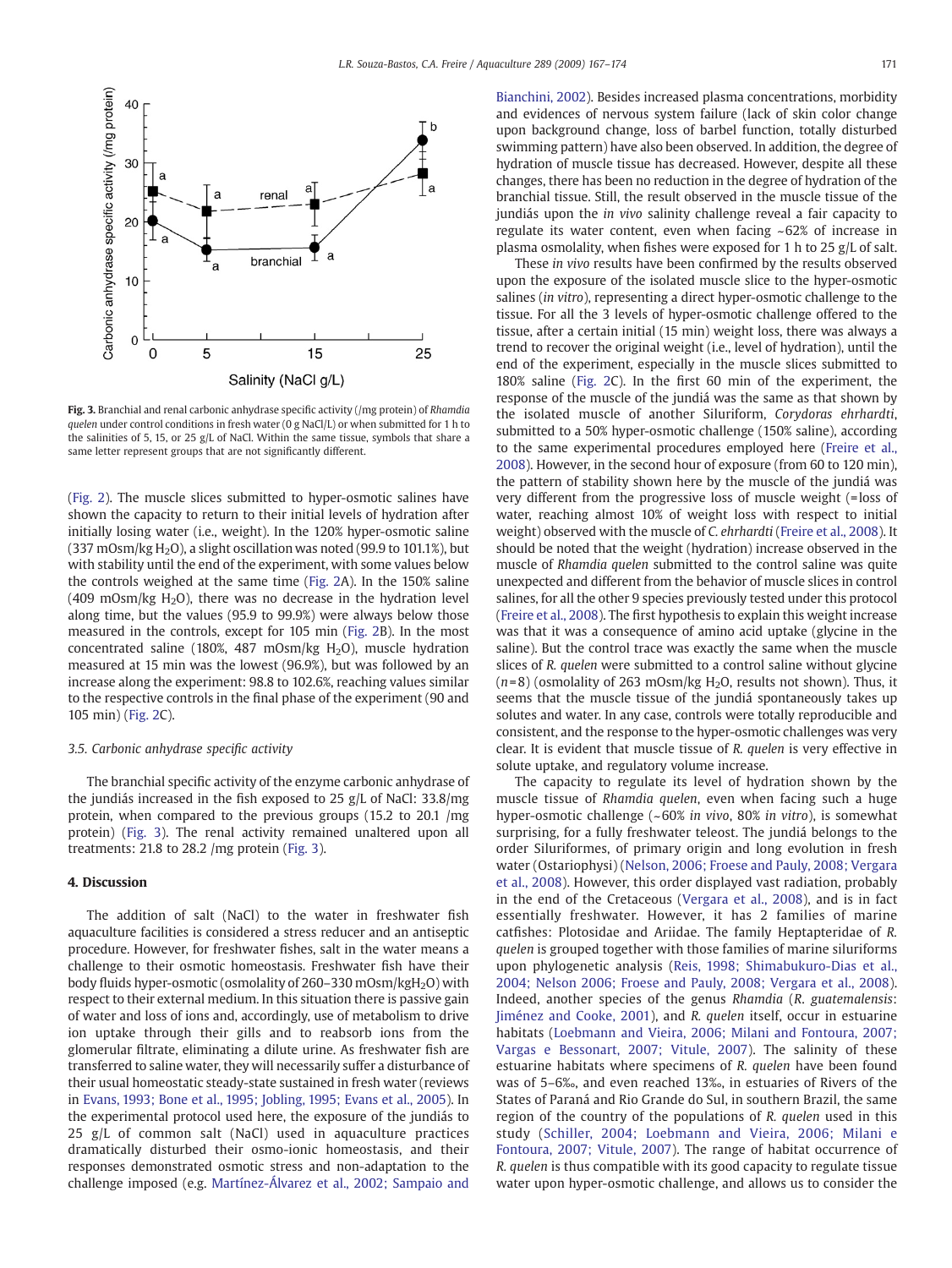group submitted to 5 g/L as additional controls. The group of fish submitted in vivo to the 5 g NaCl/L treatment displayed no difference at all with respect to freshwater controls, for all parameters evaluated, including behavioural observations. Likewise, the result of poor tissue water regulation previously observed with the other freshwater siluriform, C. ehrhardti, is also compatible with the habitat distribution of members of its family, Callichthyidae. The family Callichthyidae is a monophyletic group restricted to fresh water, with 177 species divided among 8 genera, occupying all the main river basins of the neotropical region [\(Shimabukuru-Dias et al.,](#page-6-0) [2004\)](#page-6-0). Phylogenetically, this family is placed distant from other groups of Siluriforms that include the family Heptapteridae of Rhamdia quelen, and the families Plotosidae and Ariidae, of marine catfishes ([Reis, 1998; Shimabukuro-Dias et al., 2004; Nelson 2006;](#page-6-0) [Froese and Pauly, 2008; Vergara et al., 2008](#page-6-0)). The relative euryhalinity of R. quelen is thus compatible not only with its range of distribution, but also with the phylogeny within Siluriforms.

The enzyme carbonic anhydrase (CA) of the gills of aquatic animals is involved with osmoregulation,  $CO<sub>2</sub>$  excretion, and acid–base regulation through the reversible reaction of  $CO<sub>2</sub>$  hydration, which results in hydrogen ion  $(H<sup>+</sup>)$  and bicarbonate (HCO<sub>3</sub>); CA may be soluble in the cytosol or associated to the plasma membrane [\(Conley](#page-6-0) [and Mallatt, 1988; Randall and Brauner, 1998; Henry and Swenson,](#page-6-0) [2000; Henry et al., 2003; Georgalis et al., 2006a,b; Perry and Gilmour,](#page-6-0) [2006](#page-6-0)). In freshwater fish, CA is very relevant for osmoregulation as it supplies the branchial cell with  $HCO<sub>3</sub><sup>-</sup>$  and H<sup>+</sup>, which are respectively exchanged by Cl<sup>−</sup> or Na<sup>+</sup>, or even pumped out (H<sup>+</sup>) by the vacuolar apical H<sup>+</sup>-ATPase, thus allowing for the active absorption of salt ([Conley and Mallatt, 1988; Randall and Brauner, 1998; Henry and](#page-6-0) [Swenson, 2000; Kirschner, 2004; Evans et al., 2005; Perry and Gilmour,](#page-6-0) [2006; Evans, 2008\)](#page-6-0). The observed activation of this enzyme in the gills of the jundiás exposed to 25 g/L of salt could hardly be associated to its role in plasma hyper-regulation, as the animal in then facing excess of external salt, with passive diffusive influx of salt through the branchial epithelia and the skin [\(Evans, 1993; Jobling, 1995; Reubush and Heath,](#page-6-0) [1997; Evans et al., 2005; Prodocimo et al., 2007\)](#page-6-0).

Stressful situations, such as when an increase in external salinity is offered to freshwater animals, beyond their osmoregulatory capacity (here, 1 h in 25 g/L for the jundiá), evoke many metabolic disturbances. There is increase in metabolism (e.g., [Martínez-Álvarez](#page-6-0) [et al., 2002; Sangiao-Alvarellos et al., 2003; Soengas et al., 2007](#page-6-0)), in CO2 production [\(Perry and Gilmour, 2006\)](#page-6-0), in plasma cortisol ([Redding and Schreck, 1983; Reubush and Heath, 1997; Mommsen](#page-6-0) [et al., 1999; Tsuzuki et al., 2001; Martínez-Álvarez et al., 2002;](#page-6-0) [Barreto and Volpato, 2006; Hosoya et al., 2007\)](#page-6-0), and in glucose yield from glycogen degradation ([Redding and Schreck, 1983; Reubush](#page-6-0) [and Heath, 1997; Barcellos et al., 2001; Martínez-Álvarez et al., 2002;](#page-6-0) [Gomes et al., 2003; Sangiao-Alvarellos et al., 2003; Barreto and](#page-6-0) [Volpato, 2006; Gomes et al., 2006](#page-6-0)). The larger production of  $CO<sub>2</sub>$ ends up in metabolic acidosis [\(Perry and Gilmour, 2006](#page-6-0)), given the low buffering capacity of the bicarbonate system in fishes (e.g. [Evans](#page-6-0) [et al., 2005\)](#page-6-0). Actually, the increase in blood  $CO<sub>2</sub>$  that results from increased metabolism is potentially enhanced by a probable reduction in branchial permeability to minimize salt entry (e.g., due to mucous production, e.g., [Gomes et al., 2003; Gomes et al.,](#page-6-0) [2006; Garcia et al., 2007](#page-6-0)), thus demanding a higher activity of the CA (present in red blood cells and in gills) for acid–base regulation ([Henry and Swenson, 2000](#page-6-0)). Although without a direct evaluation on the acid–base balance of the jundiás, this status of metabolic acidosis can be indirectly inferred. A proportionally greater increase in plasma Cl<sup>−</sup> than in plasma Na<sup>+</sup> [\(Truchot, 1992; Jensen et al., 1998\)](#page-6-0) was observed in the jundiá submitted to increased salt. The Na<sup>+</sup>/Cl<sup>−</sup> ratio was of  $1.21 \pm 0.03$  in fresh water, was not different in  $5 \text{ g/L}$  ( $1.18 \pm 0.03$ )  $(P= 0.53$ , Student's t-test, compared to controls in fresh water), decreasing to  $1.10 \pm 0.04$  in 15 g/L (P=0.045), and decreasing further in 25 g/L, to a value below unity:  $0.92 \pm 0.07$  (P=0.0009). In teleosts of variable environments and latitudes, plasma Na<sup>+</sup> is higher than plasma Cl<sup>−</sup> (reviewed in [Freire and Prodocimo, 2007\)](#page-6-0), compatible with the indication of acidosis from the relative increase in plasma Cl<sup>−</sup> [\(Jensen](#page-6-0) et al., 1998). Increases in salinity and in the supply of  $CO<sub>2</sub>$  reportedly lead to increased CA activity ([Henry and Swenson, 2000\)](#page-6-0), compatible with our results. Moreover, injection of CA inhibitor (e.g. acetazolamide) leads to acid–base unbalance ([Randall and Brauner,1998; Henry and Swenson,](#page-6-0) [2000; Georgalis et al., 2006a](#page-6-0)). It should be pointed out that, as the gills of the jundiás were not perfused here, CA activity measured in the gill homogenate can at least partially reflect CA activity in the red blood cells. In particular, this association between an extreme osmotic challenge and acid–base unbalance in freshwater fishes has also been shown also in trouts [\(Maxime et al., 1991\)](#page-6-0) or else in other aquatic animals such as the Chinese crab Eriocheir sinensis [\(Truchot, 1992](#page-6-0)).

Confirming the general pattern of homeostasis disturbance in the jundiás exposed for 1 h to 25 g/L of salt, plasma glucose increased ([Laiz-Carrión et al., 2002; Martínez-Álvarez et al., 2002; Sangiao-](#page-6-0)[Alvarellos et al., 2003\)](#page-6-0). However, plasma cortisol remained unchanged upon all treatments. Increased salt normally results in increased plasma cortisol in FW fishes [\(Redding and Schreck, 1983; Reubush and](#page-6-0) [Heath, 1997; Mommsen et al., 1999; Tsuzuki et al., 2001; Martínez-](#page-6-0)[Álvarez et al., 2002\)](#page-6-0). However, cortisol increase is strongly associated to handling stress (e.g., Barcellos et al., 2001, 2004). As basal levels of plasma cortisol for this species are ~30 ng/mL (Barcellos et al., 2001, 2004), the values reported here probably indicate handling stress irrespective of the presence of salt. Actually, depending on the type and duration of the stress, and the species, the response of increased plasma cortisol and glucose is rather variable (e.g., [Hosoya et al.,](#page-6-0) [2007](#page-6-0)). In addition, cortisol increase is considered a primary response to stress, followed by (secondary response) increase in blood glucose and osmoregulatory disturbance ([Redding and Schreck, 1983; Reu](#page-6-0)[bush and Heath, 1997; Mommsen et al., 1999; Tsuzuki et al., 2001;](#page-6-0) [Martínez-Álvarez et al., 2002](#page-6-0)), in agreement with our results.

Specimens of Rhamdia quelen, when submitted for 1 h to 25 g/L of salt (NaCl), display loss of extracellular homeostasis, with increased osmolality and ionic concentrations, raised plasma glucose, and activation of branchial carbonic anhydrase, revealing a clear stress response, albeit without increase in plasma cortisol. However, even under these circumstances of intense osmotic stress, the fish has shown remarkable capacity to regulate the water of its muscle tissue. Thus, in order to remove the parasite *I. multifiliis*, for a treatment lasting 1 h, NaCl should be used to a maximum concentration of 15 g/L. This amount of salt does not significantly affect the osmotic and acid– base homeostasis of the jundiá, as was verified using 25 g/L. This study highlights the need to investigate the effect of salt on the osmotic homeostasis of other cultured species of freshwater fishes.

# Acknowledgements

Authors wish to gratefully acknowledge the supply of fish by the culture facilities of the Catholic University of Paraná (LAPEP-PUC), and the help of the biologist Mr. Leonardo P. Bastos in obtaining and processing the fishes in the laboratory. Authors also thank Dr. Marisa F. Castilho for providing laboratory facilities for maintaining the fish and conducting the experiments, Dr. Helena C. Silva de Assis for the use of the Elisa plate reader, Dr. Roberto E. Reis for providing useful literature on the family Callichthyidae, Dr. José M. Monserrat for useful advice on the assay of the carbonic anhydrase, CNPq for the Doctorate fellowship awarded to Luciana R. Souza-Bastos, and DAAD for the donation of laboratory equipment to Carolina A. Freire.

### References

Barcellos, L.J.G., Woehl, V.W., Wassermann, G.F., Quevedo, R.M., Ittzés, I., Krieger, M.H., 2001. Plasma levels of cortisol and glucose in response to capture and tank transference in Rhamdia quelen (Quoy & Gaimard), a South American catfish. Aquac. Res. 32, 121–123.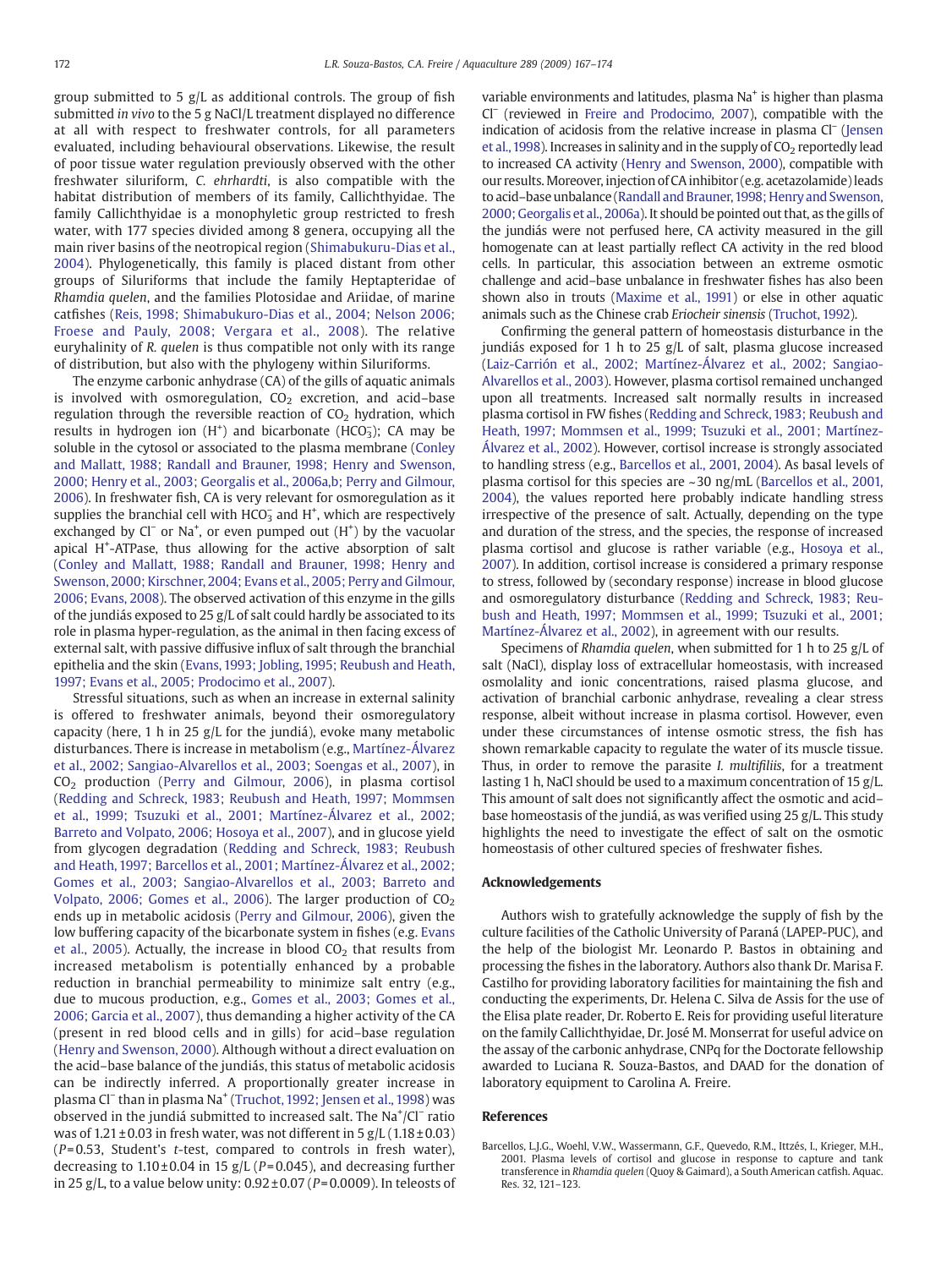- <span id="page-6-0"></span>Barcellos, L.J.G., Kreutz, L.C., Quevedo, R.M., Fioreze, I., Cericato, L., Soso, A.B., Fagundes, M., Conrad, J., Baldissera, R.K., Bruschi, A., Ritter, F., 2004. Nursery rearing of jundiá, Rhamdia quelen (Quoy & Gaimard) in cages: cage type, stocking density and stress response to confinement. Aquaculture 232, 383–394.
- Barreto, R.E., Volpato, G.L., 2006. Stress responses of the fish Nile Tilapia subjected to electroshock and social stressors. Braz. J. Med. Biol. Res. 39, 1605–1612.
- Bone, Q., Marshall, N.B., Blaxter, J.H.S., 1995. Osmoregulation and ion balance. Tertiary level biology. Biology of Fishes, 2nd ed. Chapman & Hall, London. 332 pp.
- Boscardin, N.R., 2008. A produção aqüicola brasileira. In: Ostrensky, A., Borghetti, J.R., Soto, D. (Eds.), Aqüicultura no Brasil: O Desafio é Crescer. Editora Brasília, Brasília, pp. 27–72 (in Portuguese).
- Bradford, M.M., 1976. A rapid and sensitive method for the quantification of microgram quantities of protein utilizing the principle of protein-dye binding. Anal. Biochem. 72, 248–254.
- Brandão, D.A., 2004. Profilaxia e doenças. In: Baldisserotto, B., Radünz Neto, J. (Eds.), Criação de Jundiá. Editora UFSM, Santa Maria, pp. 161–189 (in Portuguese).
- Buchmann, K., Bresciani, J., 1997. Parasitic infections in pnd-reared rainbow trout Oncorhynchus mykiss in Denmark. Dis. Aquat. Org. 28, 125–138.
- Burnett, L.E., Woodson, P.B.J., Rietow, M.G., Vilicich, V.C., 1981. Crab gill intra-epithelial carbonic anhydrase plays a major role in haemolymph  $CO<sub>2</sub>$  and chloride ion regulation. J. Exp. Biol. 92, 243–254.
- Camargo, S.G.O., Pouey, J.L.O.F., Vaz, B.S., 2006. Efeito da salinidade nos parâmetros hematológicos do jundiá (Rhamdia quelen – Quoy & Gaimard, 1824). Rev. Bras. Agrocienc. 12, 453–460 (in Portuguese).
- Carneiro, P.C.F., Bendhack, F., Mikos, J.D., Schorer, M., Oliveira-Filho, P.C.R., 2002. Jundiá, um grande peixe para a região sul. Panor. Aqüic. 12, 41–46 (in Portuguese).
- Carneiro, P.C.F., Schorer, M., Mikos, J.D., 2005. Tratamentos terapêuticos convencionais no controle do ectoparasita Ichthyophthirius multifiliis em jundiá (Rhamdia quelen). Pesq. Agropec. Bras. 40, 99–102 (in Portuguese).
- Carneiro, P.C.F., Urbinati, E.C., Bendhack, F., 2007. Osmoregulation and fish transportation. In: Baldisserotto, B., Mancera, J.M., Kapoor, B.G. (Eds.), Fish Osmoregulation. Science Publishers, Enfield, pp. 235–248.
- Conley, D.M., Mallatt, J., 1988. Histochemical localization of Na<sup>+</sup>-K<sup>+</sup>-ATPase and carbonic anhydrase activity in gills of 17 fish species. Can. J. Zool. 66, 2398–2405.
- Evans, D.H., 1993. The Physiology of Fishes. CRC Press, Boca Raton. 592 pp.
- Evans, D.H., 2008. Teleost fish osmoregulation: what have we learned since August Krogh, Homer Smith, and Ancel Keys. Am. J. Physiol. 295, R704–R713.
- Evans, D.H., Piermarini, P.M., Choe, K.P., 2005. The multifunctional fish fill: dominant site of gas exchange, osmoregulation, acid–base regulation, and excretion of nitrogenous waste. Physiol. Rev. 85, 97–177.
- Ewing, M.S., Black, M.C., Blazer, V.S., Kocan, K.M., 1994. Plasma chloride and gill epitelial response of cannel catfish to infection with Ichthyophthirius multifiliis. J. Aquat. Animal Health. 6, 187–196.
- Francis-Floyd, R., 1995. The use of salt in aquaculture. University of Florida, Cooperative Extension service. Fact Sheet VM 86, 1-3. retrieved from [http://edis.ifas.u](http://edis.ifas.ufl.edu/vm007)fl.edu/ [vm007](http://edis.ifas.ufl.edu/vm007) on August 2008.
- Freire, C.A., Prodocimo, V., 2007. Special challenges to teleost fish osmoregulation in environmentally extreme or unstable habitats. In: Baldisserotto, B., Mancera, J.M., Kapoor, B.G. (Eds.), Fish Osmoregulation. Science Publishers, Enfield, pp. 249–276.
- Freire, C.A., Amado, E.M., Souza, L.R., Veiga, M.P.T., Vitule, J.R.S., Souza, M.M., Prodocimo, V., 2008. Muscle water control in crustaceans and fishes as a function of habitat, osmoregulatory capacity, and degree of euryhalinity. Comp. Biochem. Physiol. 149A, 435–446.
- Froese, R., Pauly, D., 2008. FishBase. World Wide Web eletronic publication. Retrieved from [http://www.](http://www.fishbase.org)fishbase.org on August 2008.
- Garcia, L.O., Becker, A.G., Copatti, C.E., Baldisserotto, B., Radünz Neto, J., 2007. Salt in the food and water as a supportive therapy for Ichthyophthirius multifiliis insfestation on silver catfish, Rhamdia quelen, fingerlings. J. World Aquac. Soc. 38, 1–11.
- Georgalis, T., Perry, S.F., Gilmour, K.M., 2006a. The role of branchial carbonic anhydrase in acid–base regulation in rainbow trout (Oncorhynchus mykiss). J. Exp. Biol. 209, 518–530.
- Georgalis, T., Gilmour, K.M., Yorston, J., Perry, S.F., 2006b. Roles of cytosolic and membrane-bound carbonic anhydrase in renal control of acid–base balance in rainbow trout, Oncorhynchus mykiss. Am. J. Physiol. Renal Physiol. 291, F407–F421.
- Golombieski, J.I., 2004. Transporte de peixes. In: Baldisserotto, B., Radünz Neto, J. (Eds.), Criação de Jundiá. Editora UFSM,, Santa Maria, pp. 191–199 (in Portuguese).
- Golombieski, J.I., Silva, L.V.F., Baldisserotto, B., da Silva, J.H.S., 2003. Transport of silver catfish (Rhamdia quelen) fingerlings at different times, load densities, and temperatures. Aquaculture 216, 95–102.
- Gomes, L.C., Golombieski, J.I., Gomes, A.R.C., Baldisserotto, B., 2000. Biologia de jundiá Rhamdia quelen (Teleostei, Pimelodidae). Cienc. Rural 30, 179–185 (in Portuguese).
- Gomes, L.C., Araujo-Lima, C.A.R.M., Roubach, R., Urbinatti, E.C., 2003. Avaliação dos efeitos da adição de sal e da densidade no transporte de tambaqui. Pesqui. Agropecu. Bras. 38, 283–290 (in Portuguese).
- Gomes, L.C., Chagas, E.C., Brinn, R.P., Roubach, R., Coppati, C.E., Baldisserotto, B., 2006. Use of salt during transportation of air breathing pirarucu juveniles (Arapaima gigas) in plastic bags. Aquaculture 256, 521–528.
- Henry,, R.P., 1991. Techniques for measuring carbonic anhydrase in vitro: the electrometric delta pH and pH stat assays. In: Dodgson, S.J., Tashian, R.E., Gros, G., Carter, N.D. (Eds.), The Carbonic Anhydrases: Cellular Physiology and Molecular Genetics. Plenum Press, New York, pp. 119–126.
- Henry, R.P., Swenson, E.R., 2000. The distribution and physiological significance of carbonic anhydrase in vertebrate gas exchange organs. Resp. Physiol. 121, 1–12.
- Henry, R.P., Gehnrich, S., Weihrauch, D., Towle, D.W., 2003. Salinity-mediated carbonic anhydrase induction in the gills of the euryhaline crab, Carcinus maenas. Comp. Biochem. Physiol 136A, 243–258.
- Hosoya, S., Johnson, S.C., Iwama, G.K., Gamperl, A.K., Afonso, L.O.B., 2007. Changes in free and total plasma cortisol levels in juvenile haddock (Melanogrammus aeglefinus) exposed to long-term handling stress. Comp. Biochem. Physiol. 146A, 78–86.
- Jiménez, M., Cooke, R., 2001. Pesca precolombina en un Estuario Neotropical: el caso de Cerro Juan Díaz (Bahía de Parita, Costa del Pacífico de Panamá). Notic. Antropol. Arqueol., pp. 1–32.
- Jensen, M.K., Madsen, S.S., Kristiansen, K., 1998. Osmoregulation and salinity effects on the expression and activity of Na<sup>+</sup>K<sup>+</sup>-ATPase in the gills of European Sea Bass, Dicentrarchus labrax (L). J. Exp. Zool. 282, 290–300.
- Jobling, M., 1995. Osmotic and ionic regulation water and salt balance. Environmental
- Biology of Fishes. Chapman & Hall, London. 455 pp. Kirschner, L.B., 2004. The mechanism of sodium chloride uptake in hyperregulating aquatic animals. J. Exp. Biol. 207, 1439–1452.
- Klein, S., Feiden, A., Boscolo, W.R., Reidel, A., Signor, A. A., 2004. Utilização de produtos químicos no controle de Ichthyophthirius multifiliis, Fouquet (1876) em alevinos de surubim do Iguaçu Steindachneridion sp., Garavello (1991). Ciênc. Agrárias. 25, 51–58 (in Portuguese).
- Laiz-Carrión, R., Sangiao-Alvarellos, S., Guzmán, J.M., Martin Del Rio, M.P., Míguez, J.M., Soengas, J.L., Mancera, J.M., 2002. Energy metabolism in fish tissues related to osmoregulation and cortisol action. Fish Physiol. Biochem. 27, 179–188.
- Loebmann, D., Vieira, J.P., 2006. O impacto da pesca do camarão-rosa Farfantepenaeus paulensis (Perez-Farfante) (Decapoda, Penaeidae) nas assembléias de peixes e siris do Parque Nacional da Lagoa do Peixe, Rio Grande do Sul, Brasil. Rev. Bras. Zool. 23, 1016–1028 (in Portuguese).
- Luz, R.K., Portella, M.C., 2002. Larvicultura de trairão (Hoplias lacerdae) em água doce e água salinizada. Rev. Bras. Zootec. 2, 829–834 (in Portuguese).
- Marchioro, M.I., Baldisserotto, B., 1999. Sobrevivência de alevinos de Jundiá (Rhamdia quelen Quoy & Gaimard, 1824) à variação de salinidade da água. Ciênc. Rural 29, 315–318 (in Portuguese).
- Martínez-Álvarez, R.M., Hidalgo, M.C., Domezain, A., Morales, A.E., García-Gallego, M., Sanz, A., 2002. Physiological changes of sturgeon Acipenser nacarii caused by increasing environmental salinity. J. Exp. Biol. 205, 3699–3706.
- Maxime, V., Pennee, J.P., Peyraud, C., 1991. Effects of direct transfer from freshwater to seawater on respiratory and circulatory variables and acid–base status in rainbow trout. J. Comp. Physiol. 161, 557–568.
- Milani, P.C.C., Fontoura, N.F., 2007. Diagnóstico da pesca artesanal na Lagoa do Casamento, sistema nordeste da Laguna dos Patos: Uma proposta de manejo. Biociências 15, 82–125 (in Portuguese).
- Mommsen, T.P., Vijayan, M.M., Moon, T.W., 1999. Cortisol in teleosts: dynamics, mechanisms of action, and metabolic regulation. Rev. Fish Biol. Fish. 9, 211–268.
- Munro, C.J., Stabenfeldt, G.S., 1984. Development of a microtitre plate enzyme immunoassay for the determination of progesterone. J. Endocrinol. 101, 41–49.
- Nelson, J.S., 2006. Fishes of the world, 4th ed. Wiley, New York. 601 pp.
- Perry, S.F., Gilmour, K.M., 2006. Acid-base balance and  $CO<sub>2</sub>$  excretion in fish: unanswered questions and emerging models. Resp. Physiol. Neurobiol. 154, 199–205.
- Prodocimo, V., Galvez, F., Freire, C.A., Wood, C.M., 2007. Unidirectional Na<sup>+</sup> and Ca<sup>2+</sup> fluxes in two euryhaline teleost fishes, Fundulus heteroclitus and Oncorhynchus mykiss, acutely submitted to a progressive salinity increase. J. Comp. Physiol. 177, 519–528.
- Randall, D.J., Brauner, C., 1998. Interactions between ion and gas transfer in freshwater teleost fish. Comp. Biochem. Physiol. 119A, 3–8.
- Redding, J.M., Schreck, C.B., 1983. Influence of ambient salinity on osmoregulation and cortisol concentration in yearling coho salmon during stress. Trans. Am. Fish. Soc. 112, 800–807.
- Reis, R.E., 1998. Anatomy and phylogenetic analysis of the neotropical callichthyid catfishes (Ostariophysi, Siluriformes). Zool. J. Linn. Soc. 124, 105–168.
- Reubush, K.J., Heath, A.G., 1997. Effects of recovery water salinity on secondary stress responses of hybrid striped bass fingerlings. Prog. Fish-Cult. 59, 188–197.
- Sampaio, L.A., Bianchini, A., 2002. Salinity effects on osmoregulation and growth of the euryhaline flounder Paralichthys orbignyanus. J. Exp. Mar. Biol. Ecol. 269, 187–196.
- Sangiao-Avarellos, S., Laiz-Carríon, R., Guzmán, J.M., Martín del Río, M.P., Miguez, J.M., Mancera, J.M., Soengas, J.L., 2003. Acclimation of S. aurata to various salinities alters energy metabolism of osmoregulatory and nonosmoreglatory organs. Am. J. Physiol. Regul. Integr. Comp. Physiol. 285, R897–R907.
- Schiller, R.V., 2004. Influência de alterações morfológicas sobre a hidrodinâmica do estuário da Lagoa dos Patos. Undergraduate Monograph. Fundação Universidade do Rio Grande, Rio Grande, Brazil. 84pp. (in Portuguese).
- Schulz, U.H., Leuchtenberger, C., 2006. Activity patterns of South American silver catfish (Rhamdia quelen). Braz. J. Biol. 66A, 565–574.
- Selosse, P.M., Rowland, S.J., 1990. Use of common salt to treat Ichthyophthiriasis in Australian Warmwater fishes. Prog. Fish-Cult. 52, 124–127.
- Shimabukuro-Dias, C.K., Oliveira, C., Reis, R.E., Foresti, F., 2004. Molecular phylogeny of the armored catfish family Callichthyidae (Ostariophysi, Siluriformes). Mol. Phylogen. Evol. 32, 152–163.
- Soengas, J.L., Sangiao-Alvarellos, S., Laiz-Carrón, R., Mancera, J.M., 2007. Energy metabolism and osmotic acclimation in teleost fish. In: Baldisserotto, B., Mancera, J.M., Kapoor, B.G. (Eds.), Fish Osmoregulation. Science Publishers, Enfield, pp. 277–307.
- Tavares-Dias, M., Melo, J.F.B., Moraes, G., Moraes, F.R., 2002. Características hematológicas de teleósteos brasileiros. IV. Variáveis do Jundiá Rhamdia quelen (Pimelodidae). Ciênc. Rural 32, 693–698 (in Portuguese).
- Truchot, J.P., 1992. Acid–base changes on transfer between sea- and freshwater in the Chinese crab, Eriocheir sinensis. Resp. Physiol. 87, 419–427.